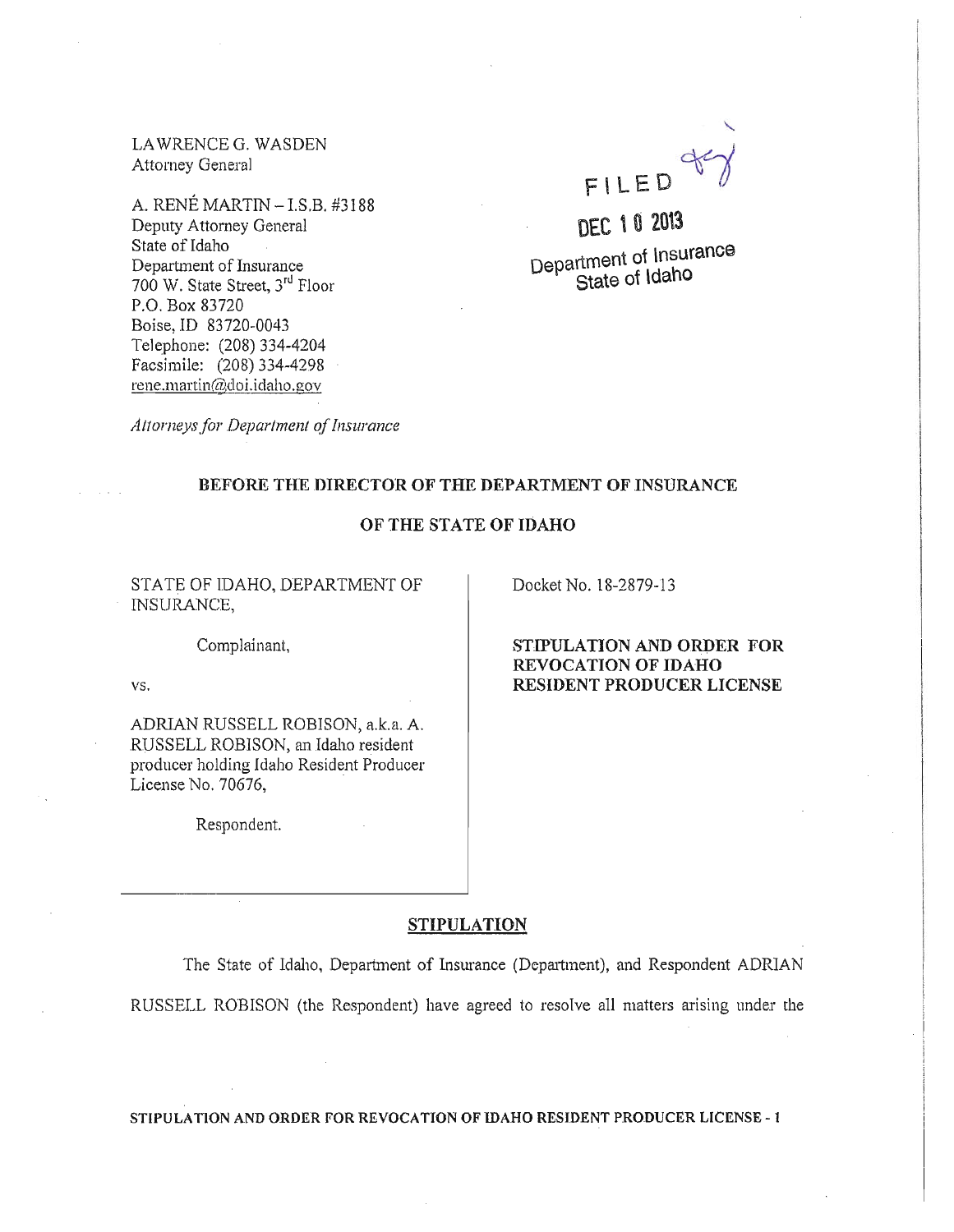administrative complaint filed on July 8, 2013, in this administrative proceeding. The Department and Respondent hereby stipulate and agree to the following terms and conditions:

1. The Respondent is a resident of the state of Idaho and is an Idaho-licensed insurance producer, currently holding Idaho Resident Producer License No. 70676. Such license was originally issued on June 14, 1999.

2. On or about June 20, 2013, the Respondent pleaded guilty in the United States District Court for the District of Idaho to the felony crime of Making and Subscribing a False Tax Return, in violation of 26 U.S.C. § 7206(1).

3. Idaho Code  $\S$  41-1016(1)(f) authorizes the Department's Director to revoke an insurance license issued under Title 41, Idaho Code, for being convicted of or pleading guilty to any felony.

4. The Respondent stipulates and agrees that, under the circumstances set forth in paragraphs 2 and 3 above, it is appropriate that the Director revoke Idaho Resident Insurance Producer License No. 70676, currently maintained by him, effective as of the date of this order.

5. The Respondent stipulates and agrees that he enters into this stipulation voluntarily and with full knowledge of all rights he may have in this matter, and that he has been represented by counsel throughout this administrative proceeding.

6. The Department and the Respondent agree that upon the full execution of this stipulation and order, all pending matters pursuant to the administrative complaint filed in this matter are fully resolved.

DATED this  $\frac{644}{4}$  day of December, 2013.

 $\frac{1}{2}$ 

. 1

I

 $\mathbf{I}$ 

ADRIAN RUSSELL ROBISON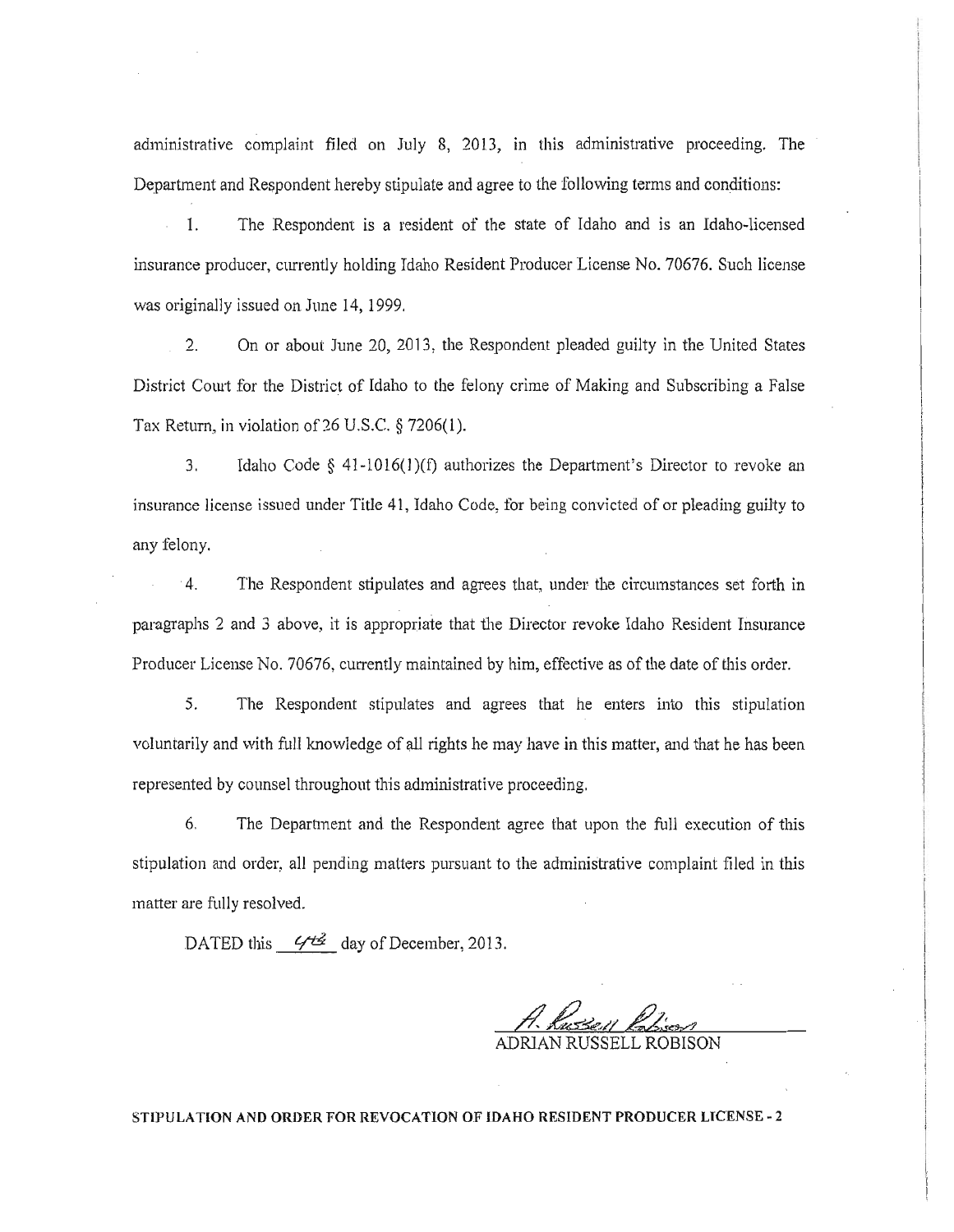APPROVED AS TO FORM AND CONTENT:

DATED this  $\frac{4^{\frac{14}{12}}}{\frac{1}{201}}$  day of December, 2013.

BRETT TV TOLMAN

Attorney for Respondent

DATED this  $\frac{\sqrt{\pi}}{2}$  day of December, 2013.

STATE OF IDAHO DEPARTMENT OF INSURANCE

GEORGIA S<sup>J</sup>SIEHI Bureau Chief / Chief Examiner

## **ORDER**

Based on the foregoing, IT IS HEREBY ORDERED that Idaho Resident Producer License No. 70676, issued to ADRIAN RUSSELL ROBISON, is hereby revoked, pursuant to Idaho Code § 41-1016(1)(f), effectively immediately.

DATED this  $\frac{11}{2}$  day of December, 2013.

STATE OF IDAHO DEPARTMENT OF INSURANCE

Director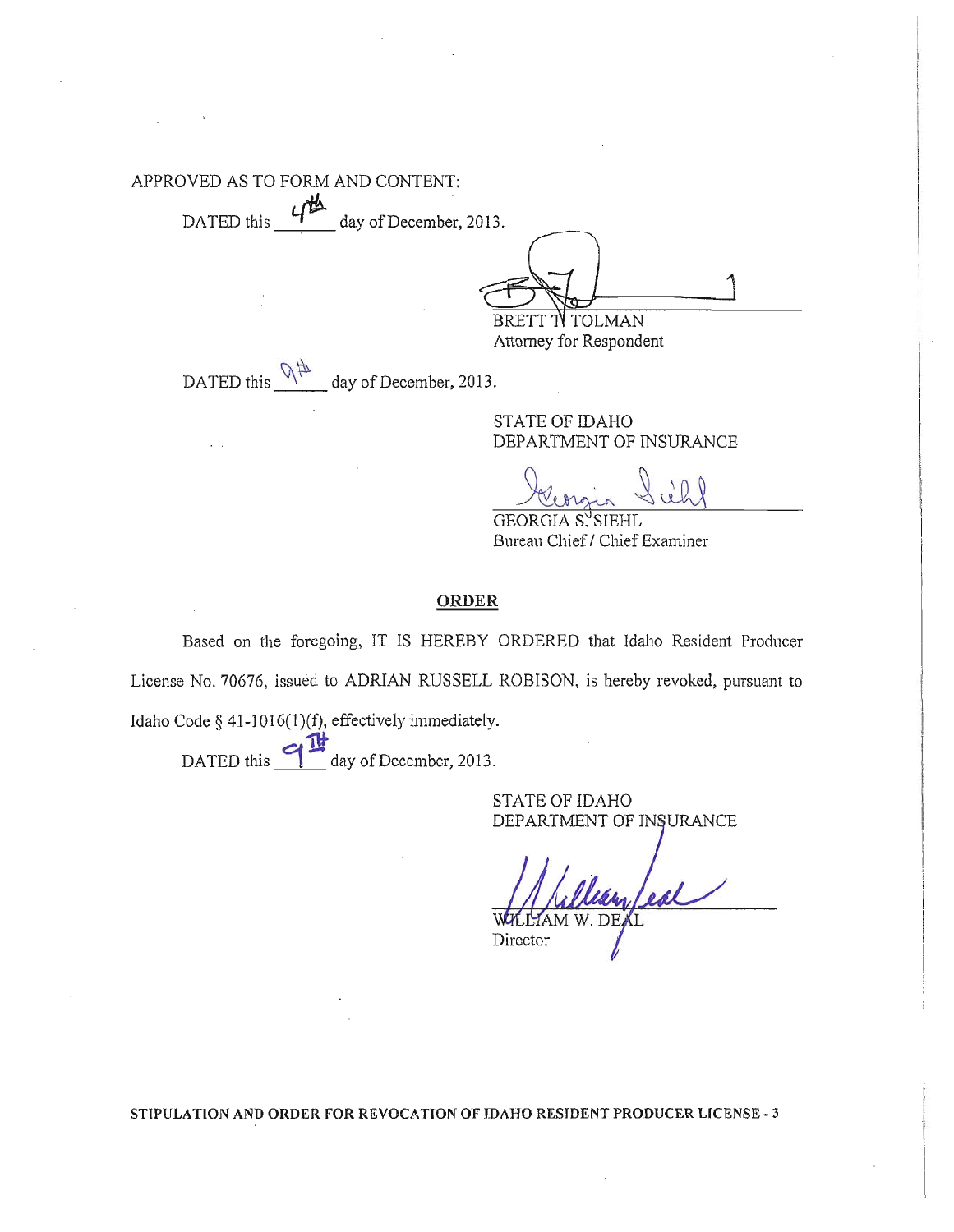#### CERTIFICATE OF SERVICE

I HEREBY CERTIFY that, on this  $\sqrt{\sigma} \mathcal{L}$  day of December, 2013, I caused a true and correct copy of the foregoing fully-executed STIPULATION AND ORDER FOR REVOCATION OF IDAHO RESIDENT PRODUCER LICENSE to be served upon the following by the designated means:

Brett L. Tolman Ray Quinney & Nebeker, PC 36 South State Street, Suite 1400 Salt Lake City, UT 84111

A. René Martin Deputy Attorney General Idaho Department of Insurance 700 W. State Street, 3rd Floor Boise, ID 83702

Genworth Life Insurance Company 6604 West Broad Street Richmond, VA 23230

John Hancock Lite Insurance Company (U.S.A.) 601 Congress Street Boston, MA 02210

Metropolitan Life Insurance Company 200 Park Avenue New York, NY 10166-0188

The Union Central Life Insurance Company 1876 Waycross Road Cincinnati, OH 45240

West Coast Life Insurance Company 2801 Highway 280 South Birmingham, AL 35223

 $\leq$  first class mail<br>certified mail certified mail<br>hand delivery via facsimile first class mail certified mail  $\sqrt{\frac{1}{2}}$  hand delivery

 $\leq$  first class mail<br>certified mail certified mail<br>hand delivery

via facsimile

 $\sum$  first class mail<br>certified mail certified mail<br>hand delivery  $\exists$  via facsimile

 $\boxtimes$  first class mail certified mail hand delivery  $\exists$  via facsimile

 $\boxtimes$  first class mail certified mail hand delivery  $\exists$  via facsimile

 $\boxtimes$  first class mail certified mail hand delivery via facsimile